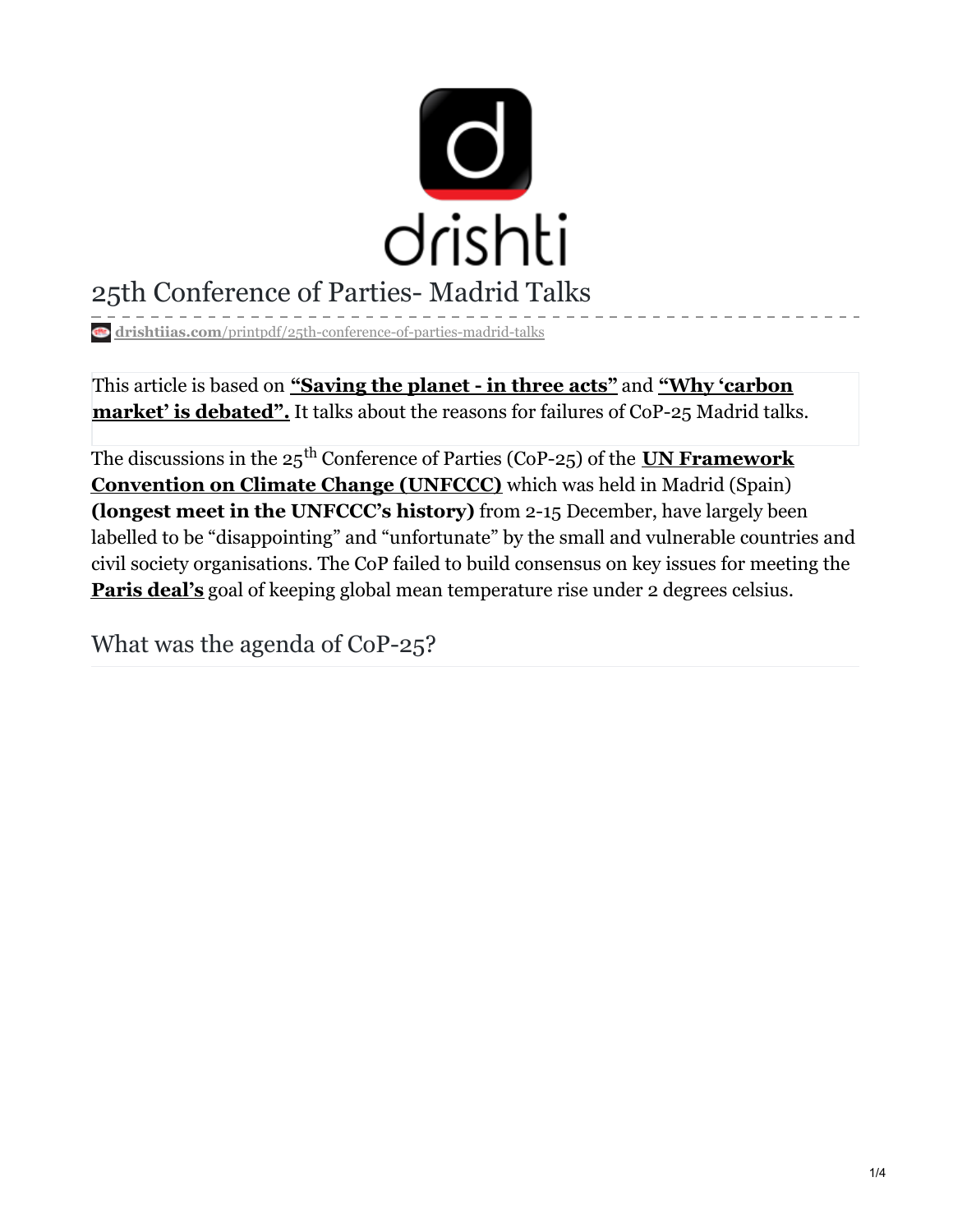As the countries were all set to move from pre-2020 under the **Kyoto [protocol](https://www.drishtiias.com/daily-updates/daily-news-editorials/how-markets-can-serve-climate)** to post 2020 under Paris deal. The agenda of Madrid talks were focused on 3 aspects of current climate change negotiations:

#### **Unambitious Actions:**

- The Madrid talks were expected to nudge all countries to scale up their commitments (Nationally Determined Contributions or NDCs) under the Paris deal.
- According to the **United Nations Environment [Programme's](https://www.drishtiias.com/daily-updates/daily-news-analysis/emission-gap-report-by-unep) (UNEP) Emissions Gap Report 2019** even if all countries do what they had agreed in the NDCs, the global temperature would increase by 3.2°C by 2100.

# **Unfulfilled Financial Commitments:**

- The talks were expected to push for the formulation of new finance mechanism for climate change.
- As instead of the promised \$100 billion (by developed countries) in climate financing by 2020, multilateral climate funds (for developing countries) approved was only \$10.4 billion for mitigation during 2013-18 and adaptation funding was at \$4.4 billion.

# **Unsold carbon credits:**

- There are **4 billion unsold certified emissions reductions** (CERs) under the **Clean [Development](https://www.drishtiias.com/daily-updates/daily-news-editorials/how-markets-can-serve-climate) Mechanism (CDM).** Not paying for them had undermined confidence in carbon markets.
- Therefore, developing countries have pushed for carryover of millions of unsold carbon credits from clean development mechanism (CDM) under the Kyoto Protocol to the new carbon markets to be developed after 2020.

# What were the contentious issues?

The Madrid talks hit a roadblock when developing countries led by India, China and Brazil argued that **they would not support revising their NDCs without a similar call by developed countries to honour their past commitments.**

## **Issues of Contention**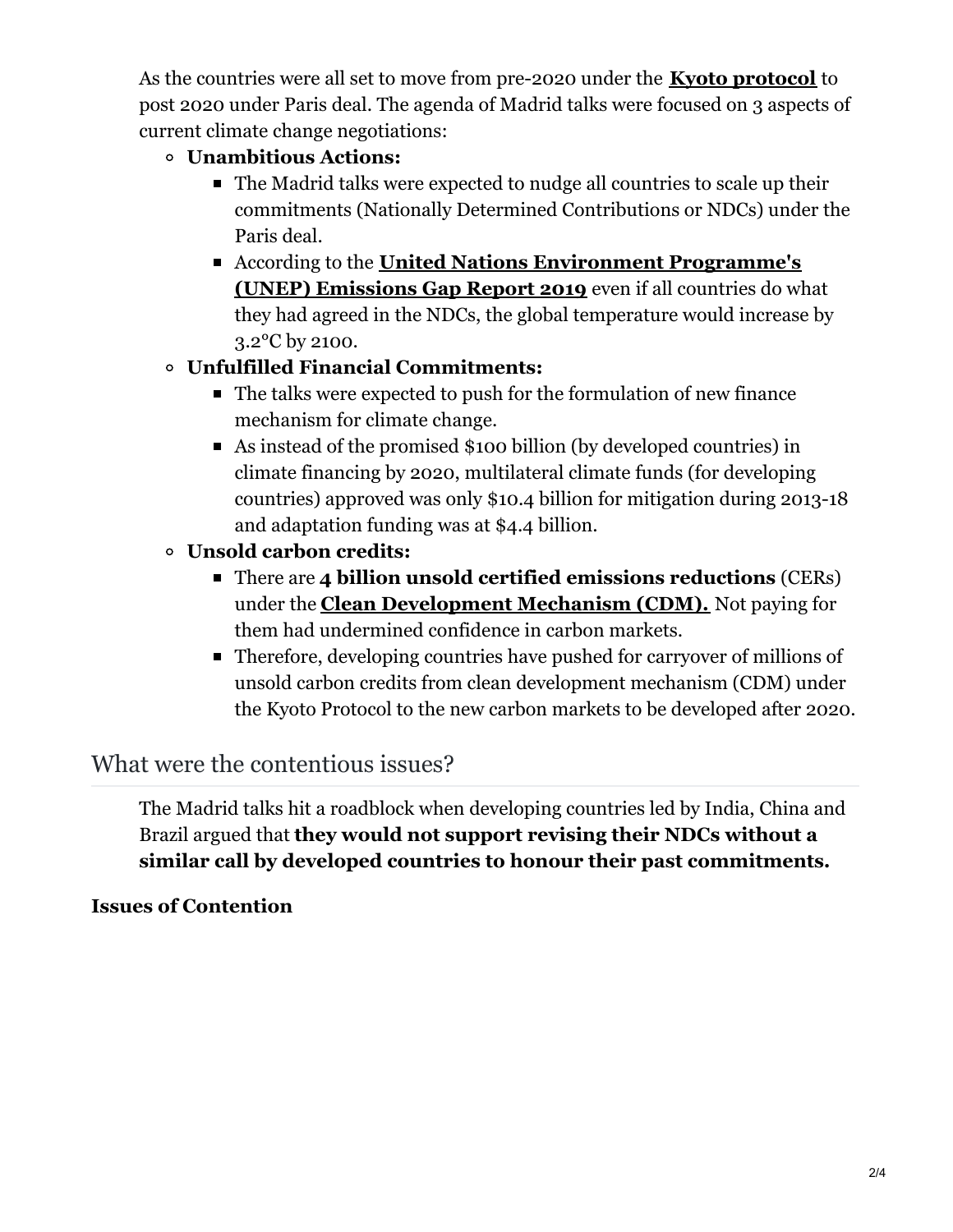#### **Carryover Certified Emissions Reductions:**

- Under the Kyoto Protocol, only developed countries and developing countries entered into **Clean Development Mechanism.**
	- In the initial phase, some of the developed countries were interested in buying CERs from projects in India or China.
	- However, in the last few years, several countries walked out of the Kyoto Protocol, and the remaining members did not feel compelled to fulfil their targets.
	- As the demand for CERs crashed, countries like India were left with projects generating CERs with no one to buy them.
- India has about 750 million unsold CERs and, along with other similarly placed countries, wants these credits to be valid in the new mechanism too.
- However, developed countries are opposing it on the ground that the rules and verification procedures under the Kyoto Protocol were not very robust. They want the new mechanism to start with a clean slate.

### **Double Counting, or corresponding adjustment:**

The new mechanism envisages carbon credits as commodities that can be traded multiple times among countries or private parties.

- It is important to ensure that in this process, credits are not counted at more than one place; whoever sells carbon credits should not simultaneously count these as emissions it has reduced.
- The developing countries argue that the country that reduced emissions should be able to show it even after selling the credits, and that adjustments should be made only for subsequent transfers, if any.

# Way Forward

Countries tabling long-term strategies and enhanced ambition must also report how far their plans are frontloaded and what checks and balances are in place to ensure that they get implemented.